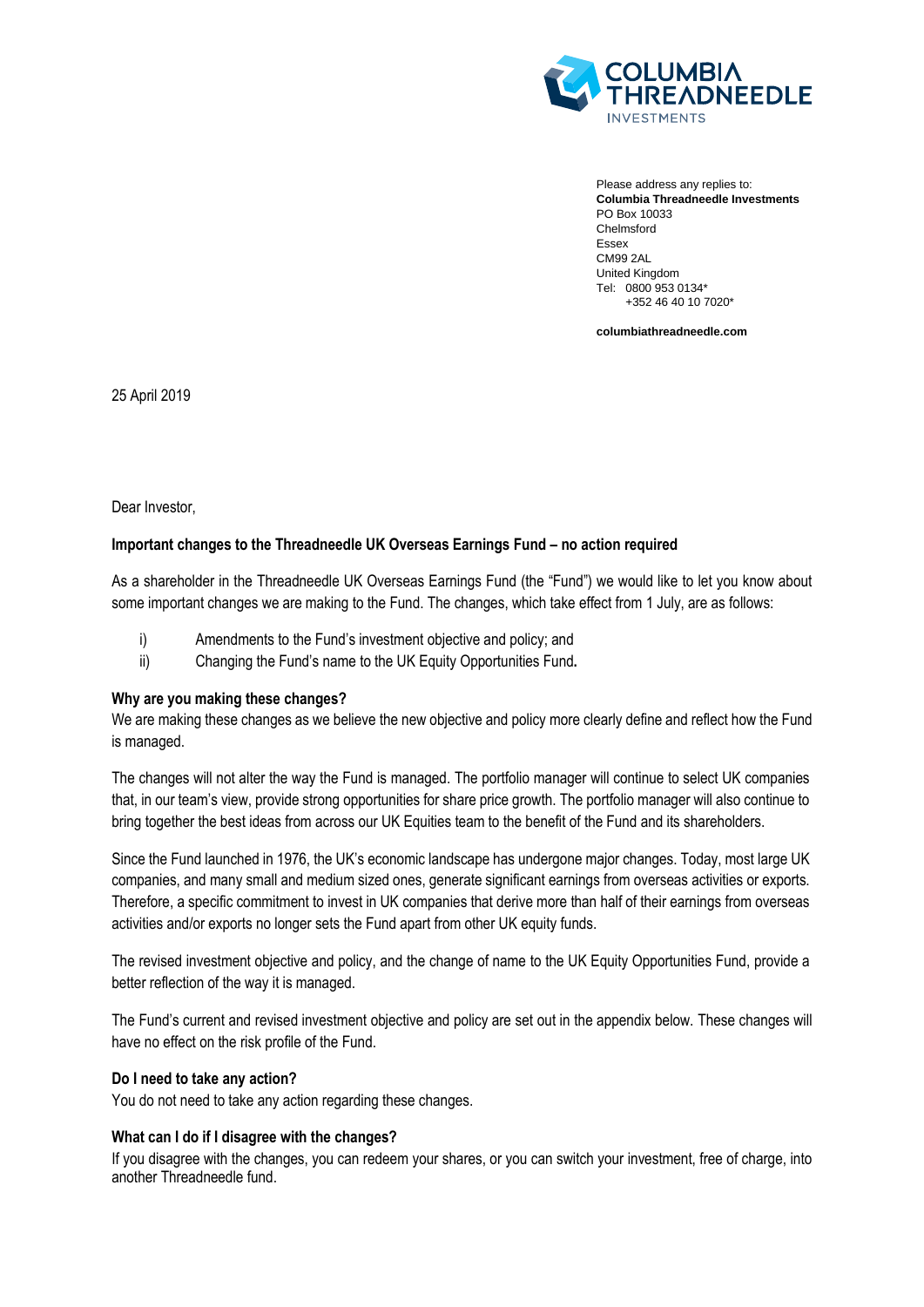Should you decide to redeem or switch your shares, it may be treated as a disposal for capital gains tax purposes. Please be aware that if you choose to redeem your holdings and your shares are held in an ISA, then your investment will lose its ISA status.

Details of our full range of funds are set out in the prospectuses which are available at columbiathreadneedle.com.

#### **Are there any tax implications?**

There may be tax implications depending on your individual circumstances. We are unable to provide tax advice and we therefore suggest that you seek advice from your tax adviser about any potential tax implications before you take any action.

#### **Further information**

Further information, including a Q&A document about these changes, is available on our website at **columbiathreadneedle.com/changes**. If you are unclear about any of the details relating to the changes to the investment policy, or have any further questions, please contact us. For UK investors please call us on 0800 953 0134\*. For investors outside the UK, please call +352 46 40 10 7020\*. Our team is available from 8:00am to 6:00pm, Monday to Friday (UK time).

If you are unsure about your investment you should speak to a financial adviser. For details of one in your area, visit www.unbiased.co.uk – please note we do not endorse the advisers on the site.

Yours faithfully

Gay &

Gary Collins Head of Distribution EMEA & Latin America For and on behalf of Threadneedle Investment Services Limited

\*Calls may be recorded